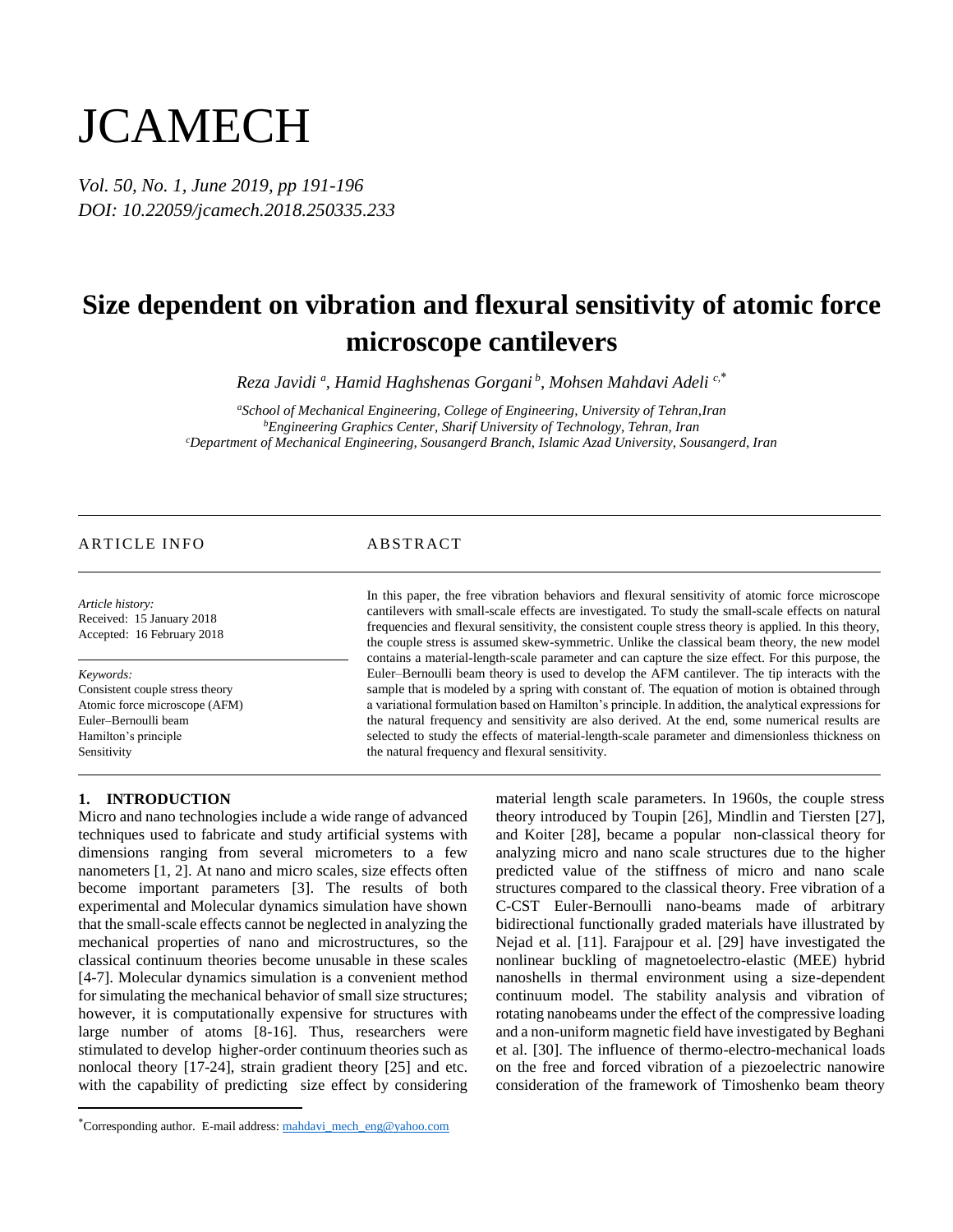within the nonlocal elasticity theory is illustrated with a numerical solution procedure by Kordani et al. [31]. In this paper effect of surface piezoelectricity, surface elasticity and residual surface stress is investigated. An analytical approach to study buckling of bundles of MTs considering surface effects provided by Farajpour et al. [32]. Yang, Chong, Lam, & Tong [33] proposed the modified version of the couple stress theory and considered the couple stress tensor to be symmetric. In their theory, two higher-order material-length-scale parameters are introduced in addition to the two Lame constants. One of the superiority of this theory compared to other theories was that the four additional parameters in the micro polar theory and five additional parameters in the strain gradient theory were reduced to only two additional parameters in this theory. In recent years, this property has attracted researchers to derive formulations for the mechanical analysis of the micro-beams and micro-plates and investigate their mechanical behavior based on this theory. Investigations about the formulations and mechanical behavior have been presented in recent years based on the modified couple stress theory for homogeneous linear micro-beams [34, 35], homogenous nonlinear micro-beams [36-38], functionally graded linear micro-beams [39], functionally graded nonlinear micro-beams [40-42], linear micro-plates [43-45], nonlinear micro-plates [46, 47], composite laminated beams [48, 49]. Recently, by considering true continuum kinematical displacement and rotation, Hajesfandiari & Dargush [50] have demonstrated that the couple tensor is skew-symmetric and present the consistent couple stress theory by adopting the skew-symmetric part of the rotation gradients as the curvature tensor.

In this article, free vibration behaviors and flexural sensitivity of atomic force microscope cantilevers with small-scale effects are investigated. To study the small-scale effects on natural frequencies and flexural sensitivity, the consistent couple stress theory is applied.

#### **2. ANALYSIS**

A schematic diagram of an atomic force microscope probe cantilevered at one end is shown in Fig. 1. The cantilever has length L, thickness h and width b. A mass M is attached at the free end of the cantilever, which interacts with the sample by a spring constant k. Cartesian coordinates (x,y,z) are considered as presented in the figure.



**Fig. 1.** Euler–Bernoulli micro-cantilever of an AFM probe with the end spring.

According to the consistent couple stress developed by Hadjesfandiari [50], first variation of the strain energy for an isotropic linear elastic material with volume Ω experiencing an infinitesimal displacement is defined as:

$$
\delta U = \int_{\Omega} \left( \sigma_{ij} \delta e_{ij} + m_{ij} \delta \kappa_{ji} \right) dv \tag{1}
$$

Where,  $\sigma_{ij}$ ,  $m_{ij}$ ,  $e_{ij}$  and  $\kappa_{ij}$  represent the stress, couple stress, strain and skew-symmetric curvature tensors, respectively. These tensors are defined by

$$
\sigma_{ij} = \lambda e_{kk} \delta_{ij} + 2\mu e_{ij} \tag{2}
$$

$$
e_{ij} = \frac{1}{2} \left( u_{i,j} + u_{j,i} \right)
$$
 (3)

$$
m_{ij} = -8\mu l^2 \kappa_{ij} \tag{4}
$$

$$
\kappa_{ij} = \frac{1}{2} \left( \omega_{i,j} - \omega_{j,i} \right) \tag{5}
$$

Where,  $\lambda$  and  $\mu$  are Lame's constants, and  $u_i$  and  $\omega_i$  are the components of the displacement and the rotation vectors, respectively. The size-dependent parameter,  $l$ , is dependent on the material and scale and varies from one material to another or from one scale to another scale. This parameter should be obtained via conducting experiments for various dimensions in different working conditions. Also, it can be approximated by more accurate techniques such as molecular dynamics simulation. Where the  $\omega_i$ , rotation vector is defined as:

$$
\omega_i = \frac{1}{2} \varepsilon_{ijk} u_{k,j} \tag{6}
$$

In which,  $\varepsilon_{ijk}$ , denotes the permutation or Levi-Civita symbol. Components of displacement vector ( $u_1$ ,  $u_2$  and  $u_3$ ) for micro beams can be expressed based on Euler–Bernoulli beam theories as follows:

$$
u_1 = -z \frac{dw}{dx} \tag{7}
$$

$$
u_2 = 0 \tag{8}
$$

$$
u_3 = w(x) \tag{9}
$$

Substitution of Eqs (6-9) into the Eq. (5) yields to the expression for the skew-symmetric curvature tensor as

$$
\kappa = \frac{1}{2} \frac{\partial^2 w}{\partial x^2} \begin{bmatrix} 0 & 1 & 0 \\ -1 & 0 & 0 \\ 0 & 0 & 0 \end{bmatrix}
$$
 (10)

From Eq. (4), the couple stress tensor is defined as follows  $\begin{bmatrix} 0 & -1 & 0 \end{bmatrix}$ 

$$
m = 4\mu l^2 \frac{\partial^2 w}{\partial x^2} \begin{bmatrix} 0 & -1 & 0 \\ 1 & 0 & 0 \\ 0 & 0 & 0 \end{bmatrix}
$$
 (11)

From the displacement field, the strain components can be calculated by substituting Eqs. (7-9) into equation, Eq. (3).

$$
e = -z \frac{\partial^2 w}{\partial x^2} \begin{bmatrix} 1 & 0 & 0 \\ 0 & 0 & 0 \\ 0 & 0 & 0 \end{bmatrix}
$$
 (12)

For a slender beam with a large aspect ratio, the Poisson effect is secondary and can be disregarded for simplifying the beam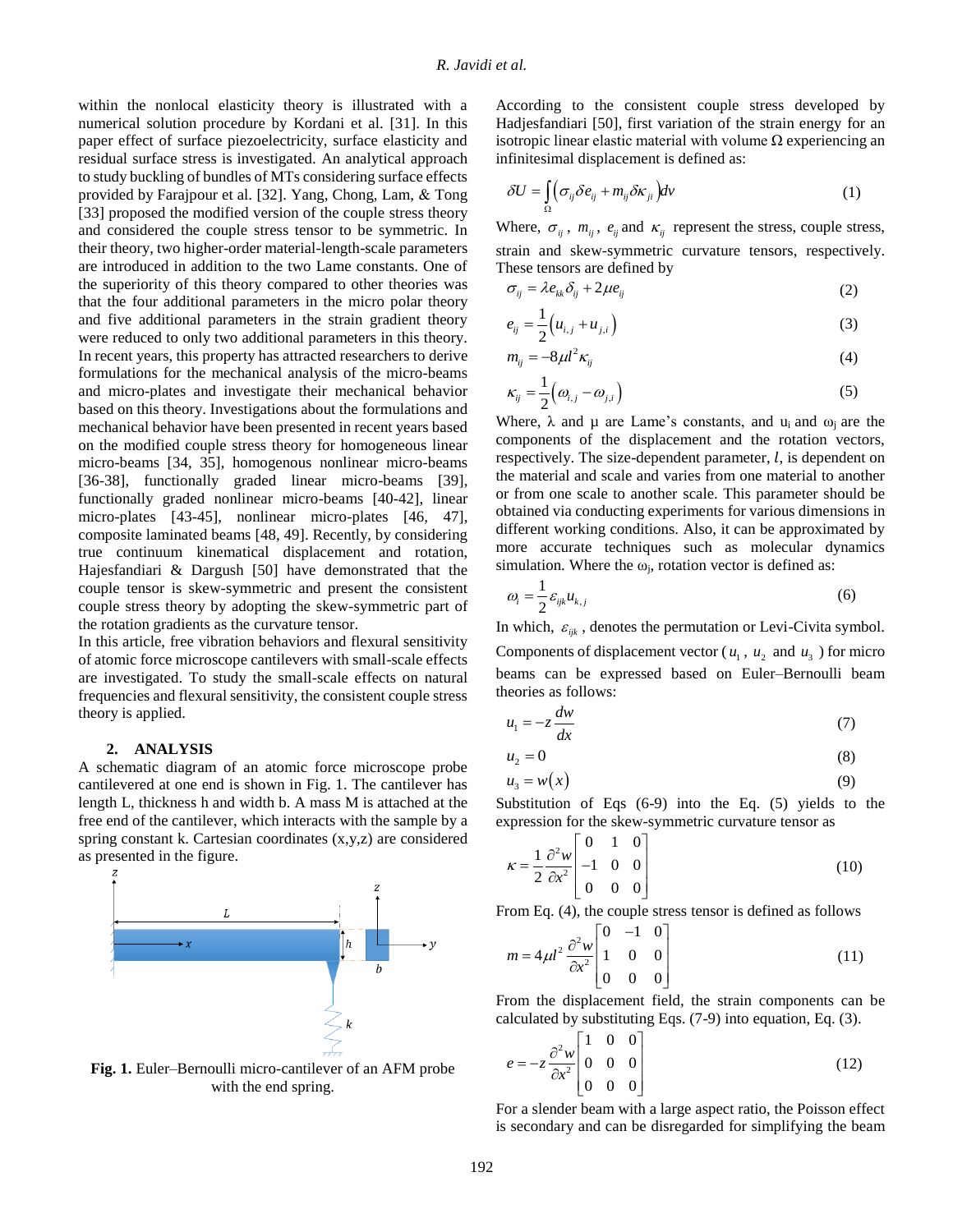theory formulation. Hence, the stress component is presented as

$$
\sigma = -Ez \frac{\partial^2 w}{\partial x^2} \begin{bmatrix} 1 & 0 & 0 \\ 0 & 0 & 0 \\ 0 & 0 & 0 \end{bmatrix}
$$
 (13)

Where, *E* is the modulus of elasticity. Considering the first variation of the kinetic energy on time interval [0,t] the

following relation can be obtained:  
\n
$$
\int_{0}^{t} \delta K dt = \int_{0}^{t} \left[ \int_{\Omega} \rho \left( \dot{u}_{1} \delta \dot{u}_{1} + \dot{u}_{2} \delta \dot{u}_{2} + \dot{u}_{3} \delta \dot{u}_{3} \right) dV \right] dt
$$

Where,  $\rho$  is the volume density. In order to obtain governing equations and corresponding boundary conditions for the AFM cantilever flexural vibration, the Hamilton's principle can be used as follows:

$$
\delta \int_{0}^{t} (U - K) dt = 0
$$

In which U and K are strain energy and kinematic energy, respectively. The governing equation of the AFM cantilever flexural vibration is:

$$
\left( EI + 4\mu l^2 A \right) \frac{\partial^4 w}{\partial x^4} + \rho A \frac{\partial^2 w}{\partial t^2} = 0 \tag{16}
$$

Where, A is the cross-sectional area of the AFM cantilever. The

corresponding boundary conditions are:  
\n
$$
\begin{cases}\nw(0,t) = 0 \\
\frac{\partial w(0,t)}{\partial x} = 0 \\
\frac{\partial^2 w(L,t)}{\partial x^2} = 0 \\
\left( EI + 4\mu l^2 A \right) \frac{\partial^3 w(L,t)}{\partial x^3} = kw(L,t) + M \frac{\partial^2 w(L,t)}{\partial t^2}\n\end{cases}
$$
\n(17)

For free vibration, we assume that the  $w(x,t)$  varies harmonically with respect to the time variable t as follows:

$$
w(x,t) = f(x)e^{i\omega t}
$$
 (18)

For convenience and generality, the following nondimensional variables are introduced:

$$
\overline{x} = \frac{x}{L} \qquad \qquad \overline{f} = \frac{f}{L} \qquad \qquad \overline{k} = \frac{kL^3}{EI}
$$
\n
$$
\eta = \frac{4\mu Al^2}{EI} \qquad \qquad \gamma^2 = \frac{\rho L^4 \omega^2 A}{EI} \qquad \qquad \overline{M} = \frac{M}{\rho AL}
$$

Use of the above non-dimensional parameters in the ordinary differential equation and boundary conditions results in:

$$
\frac{d^4\overline{f}}{d\overline{x}^4} - \frac{\gamma^2}{1+\eta}\overline{f} = 0\tag{19}
$$

$$
\begin{aligned}\n\left(\overline{f}(0) = 0\right) & \frac{d\overline{f}}{dx}\Big|_{\overline{x}=0} = 0\\
\left(\frac{d^2\overline{f}}{dx^2}\Big|_{\overline{x}=1} = 0\\
\left(1+\eta\right)\frac{d^3\overline{f}}{dx^3}\Big|_{\overline{x}=1} = \left(\overline{k} - \overline{M}\gamma^2\right)\overline{f}(1) \end{aligned} \tag{20}
$$

From equation (19), the general solution for 
$$
f
$$
 is given below:  
\n
$$
\overline{f} = C_1 \sin a\overline{x} + C_2 \cos a\overline{x} + C_3 \sinh a\overline{x} + C_4 \cosh a\overline{x}
$$
\n(21)  
\nWhere

$$
a = \frac{\gamma^{\frac{1}{2}}}{(1+\eta)^{\frac{1}{4}}} \tag{22}
$$

In which  $C_i$  are some constants. By applying the introduced boundary conditions, the characteristic equation can be obtained as:<br>  $C = a^3 (1+\eta)(1+\cos a \cosh a) + (\overline{k} - \overline{M}a^4 (1+\eta))(\cosh a \sin a - \cos a \sin a)$ obtained as:

$$
C = a^3 (1+\eta) (1+\cos a \cosh a) + (\overline{k} - \overline{M}a^4 (1+\eta)) (\cosh a \sin a - \cos a \sin a)
$$

And the natural frequency can be determined from the characteristic equation. The flexural sensitivity of the cantilever to the surface stiffness variations can be calculated from the following equation:

$$
S = \frac{\partial \gamma}{\partial \bar{k}} = \frac{\partial \gamma}{\partial a} \frac{\partial a}{\partial \bar{k}}
$$
 (24)

*a*  $\partial \gamma$  $\frac{\partial}{\partial \overline{a}}$  can be calculated from equation (22) as

$$
\frac{\partial \gamma}{\partial a} = 2a\left(1+\eta\right)^{\frac{1}{2}}\tag{25}
$$

And from equation (23) we have:

$$
\frac{\partial a}{\partial \overline{k}} = -(\cosh a \sin a - \cos a \sinh a)
$$
\n
$$
\times \begin{bmatrix} 3a^2 (1+\eta)(1+\cos a \cosh a) \\ +a^3 (1+\eta)(\cos a \sinh a - \cosh a \sin a) \\ +2(\overline{k} - \overline{M} \gamma^2) \sin a \sinh a \end{bmatrix}^{-1}
$$
\n(26)

Substituting Eqs.  $(25)$  and  $(26)$  in Eq. $(24)$ , the flexural sensitivity of the AFM cantilever is expressed as

$$
S = -2a(1+\eta)^{\frac{1}{2}}(\cosh a \sin a - \cos a \sinh a)
$$
  
\n
$$
\begin{bmatrix} 3a^2(1+\eta)(1+\cos a \cosh a) + \\ +a^3(1+\eta)(\cos a \sinh a - \cosh a \sin a) \\ +2(\overline{k} - \overline{M} \gamma^2)\sin a \sinh a \end{bmatrix}^{-1}
$$
 (27)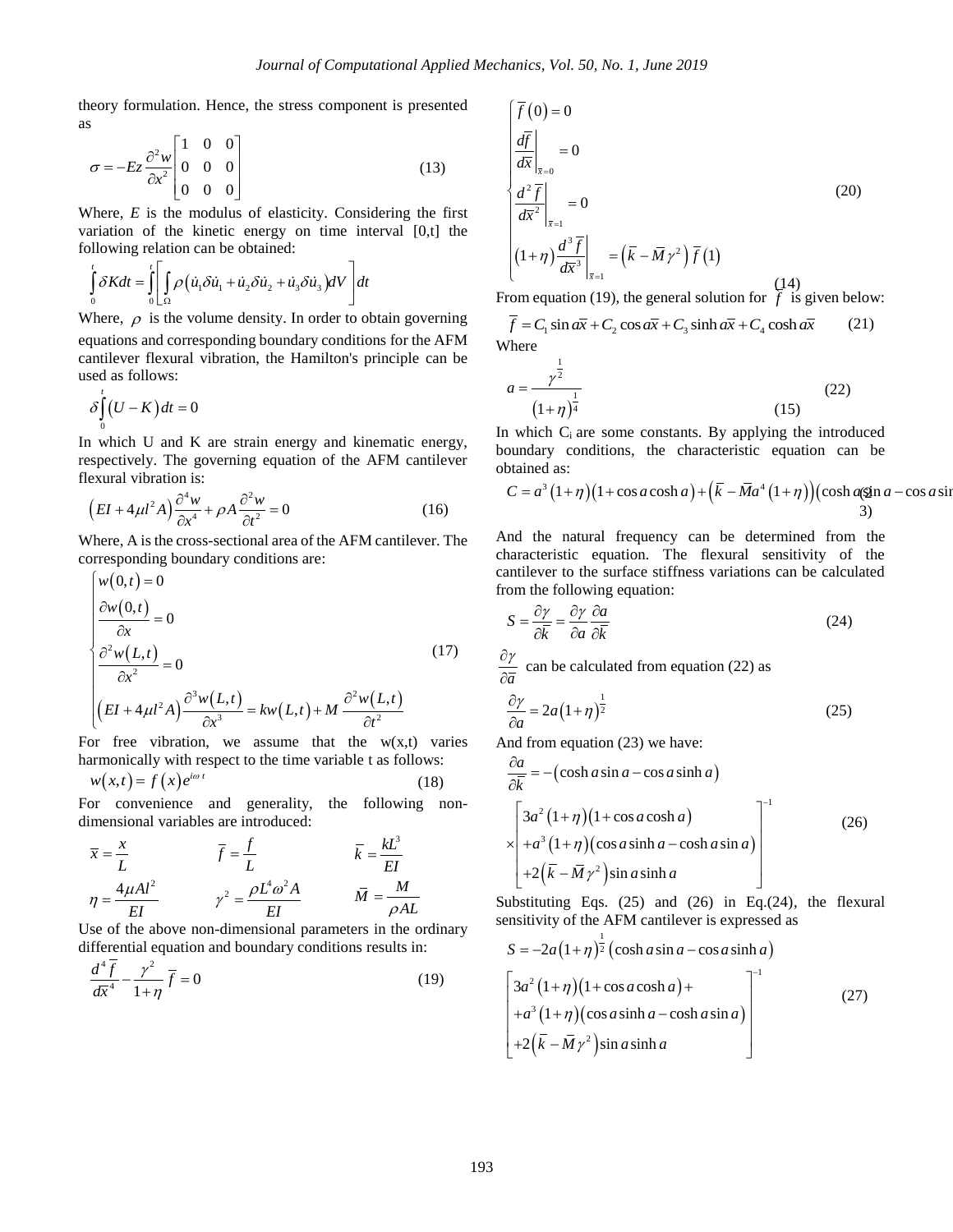#### **3. Result and discussion**

In this section, the free vibration and sensitivity analysis of AFM cantilever are investigated by numerical results based on a consistent couple stress theory.

In AFM micro cantilever, the variation of the natural frequency of the first modes versus to the parameter  $\overline{k}$  for various values of  $h/l$  is shown in Figure 2. As can be seen, the natural frequency increases by increasing the contact stiffness. It should be noted that the  $\frac{h}{l} = \infty$  case presents the classical beam theory results. It is also seen that for a constant value of  $\overline{k}$ , the natural frequency decreases as  $h/l$  increases. Therefore, the natural frequency obtained by the consistent couple stress theory is significantly greater than the frequency obtained by the classical beam theory. Moreover, in very high values of  $\bar{k}$ , changing  $\bar{k}$  has little effect on the natural frequency.



**Fig. 2.** The changes of the natural frequency of the first modes of an AFM micro-cantilever versus to the parameter  $\bar{k}$  for various values  $h/l$ 

Figure 3 shows the ratio of natural frequency in the case of considering consistent couple stress,  $\gamma_{CL}$ , to the classic case,  $\gamma_{CL}$ , in terms of dimensionless thickness, $h/l$  for  $\bar{k} = 0.01$ . As it can be seen, with increasing the dimensionless thickness, the natural frequency ratio tends to 1, which indicates the reduction in the couple stress effect by increasing the thickness against size scale parameter. If the dimensionless thickness equals to 1, relative natural frequency becomes 4.46, which shows the difference between the classic and consistent couple stress theory in small sizes.



**Fig. 3.** Natural frequency ratio of the first modes of an AFM micro-cantilever versus to dimensionless thickness for  $\bar{k} =$ 0.01.



**Fig. 4.** The changes of the sensitivity of the first modes of an AFM micro-cantilever versus to the parameter  $\overline{k}$  for various values  $h/l$ 

The distribution of the first mode sensitivity of an AFM microcantilever versus to the parameter  $\bar{k}$  for various values  $\frac{h}{l}$  is shown in Figure 4. As it can be seen, with increasing  $\bar{k}$ , the sensitivity tends to zero. It may be important that for low values of contact stiffness, the decrease in the  $\frac{h}{l}$  leads to the reduction of the sensitivity, while the opposite trend is observed for high values of contact stiffness. As an important result, it is observed that when the thickness of micro-cantilevers is close to the internal material-length-scale parameter, the difference between the sensitivities obtained from the coupled stress theory and the sensitivities predicted by the classical beam theory is relatively high.

#### **4. Conclusion**

In this paper, using an Euler–Bernoulli beam theory, the sensitivity of the flexural vibration modes for an atomic force microscope cantilever has been analyzed by the consistent couple stress theory. According to the conducted analysis, the sensitivity of the cantilever obtained by the consistent couple stress theory was smaller compared to the one obtained by classical beam theory. The presented results in this work may provide useful guidance for design and development of AFM cantilever-based micro devices.

#### **References**

- [1] A. Hadi, A. Rastgoo, A. Bolhassani, N. Haghighipour, Effects of stretching on molecular transfer from cell membrane by forming pores, *Soft Materials*, pp. 1-9, 2019.
- [2] H. H. Gorgani, M. M. Adeli, M. Hosseini, Pull-in behavior of functionally graded micro/nano-beams for MEMS and NEMS switches, *Microsystem Technologies*, pp. 1-9, 2018.
- [3] M. Farajpour, A. Shahidi, A. Hadi, A. Farajpour, Influence of initial edge displacement on the nonlinear vibration, electrical and magnetic instabilities of magneto-electro-elastic nanofilms,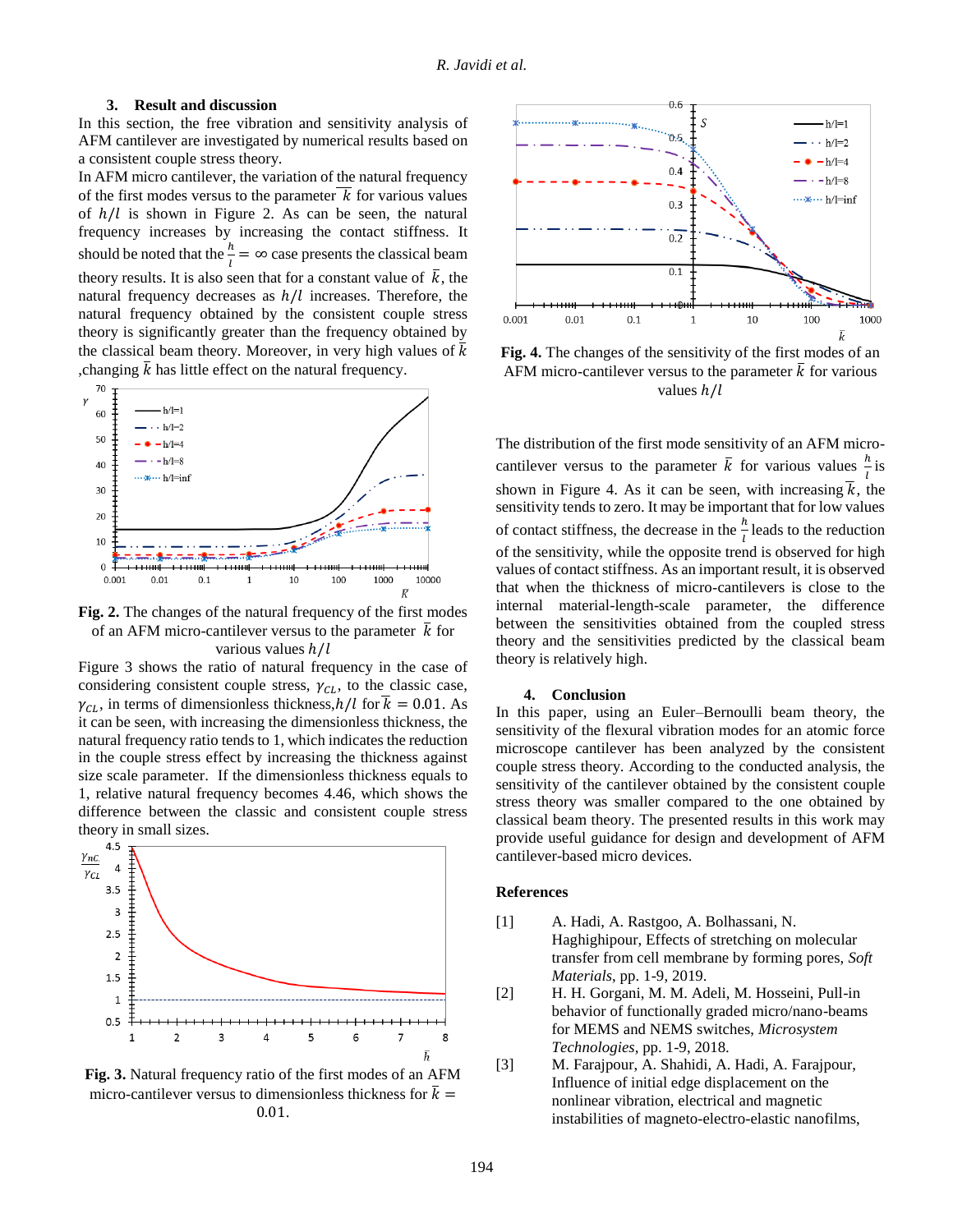*Mechanics of Advanced Materials and Structures*, pp. 1-13, 2018.

- [4] M. Shishesaz, M. Hosseini, K. N. Tahan, A. Hadi, Analysis of functionally graded nanodisks under thermoelastic loading based on the strain gradient theory, *Acta Mechanica,* Vol. 228, No. 12, pp. 4141- 4168, 2017.
- [5] A. Hadi, M. Z. Nejad, A. Rastgoo, M. Hosseini, Buckling analysis of FGM Euler-Bernoulli nanobeams with 3D-varying properties based on consistent couple-stress theory, *Steel and Composite Structures,* Vol. 26, No. 6, pp. 663-672, 2018.
- [6] A. Hadi, A. Rastgoo, N. Haghighipour, A. Bolhassani, Numerical modelling of a spheroid living cell membrane under hydrostatic pressure, *Journal of Statistical Mechanics: Theory and Experiment,* Vol. 2018, No. 8, pp. 083501, 2018.
- [7] M. Hosseini, M. Shishesaz, A. Hadi, Thermoelastic analysis of rotating functionally graded micro/nanodisks of variable thickness, *Thin-Walled Structures,* Vol. 134, pp. 508-523, 2019.
- [8] S. Gopalakrishnan, S. Narendar, 2013, *Wave Propagation in Nanostructures: Nonlocal Continuum Mechanics Formulations*, Springer Science & Business Media,
- [9] M. Hosseini, M. Shishesaz, K. N. Tahan, A. Hadi, Stress analysis of rotating nano-disks of variable thickness made of functionally graded materials, *International Journal of Engineering Science,* Vol. 109, pp. 29-53, 2016.
- [10] A. Hadi, M. Z. Nejad, M. Hosseini, Vibrations of three-dimensionally graded nanobeams, *International Journal of Engineering Science,* Vol. 128, pp. 12-23, 2018.
- [11] M. Z. Nejad, A. Hadi, A. Farajpour, Consistent couple-stress theory for free vibration analysis of Euler-Bernoulli nano-beams made of arbitrary bidirectional functionally graded materials, *Structural Engineering and Mechanics,* Vol. 63, No. 2, pp. 161- 169, 2017.
- [12] M. Hosseini, H. H. Gorgani, M. Shishesaz, A. Hadi, Size-dependent stress analysis of single-wall carbon nanotube based on strain gradient theory, *International Journal of Applied Mechanics,* Vol. 9, No. 06, pp. 1750087, 2017.
- [13] M. M. Adeli, A. Hadi, M. Hosseini, H. H. Gorgani, Torsional vibration of nano-cone based on nonlocal strain gradient elasticity theory, *The European Physical Journal Plus,* Vol. 132, No. 9, pp. 393, 2017.
- [14] A. Soleimani, K. Dastani, A. Hadi, M. H. Naei, Effect of out-of-plane defects on the postbuckling behavior of graphene sheets based on nonlocal elasticity theory, *Steel and Composite Structures,* Vol. 30, No. 6, pp. 517-+, 2019.
- [15] M. Z. Nejad, A. Hadi, A. Omidvari, A. Rastgoo, Bending analysis of bi-directional functionally graded Euler-Bernoulli nano-beams using integral

form of Eringen's non-local elasticity theory, *Structural Engineering and Mechanics,* Vol. 67, No. 4, pp. 417-425, 2018.

- [16] M. Mohammadi, M. Hosseini, M. Shishesaz, A. Hadi, A. Rastgoo, Primary and secondary resonance analysis of porous functionally graded nanobeam resting on a nonlinear foundation subjected to mechanical and electrical loads, *European Journal of Mechanics-A/Solids*, 2019.
- [17] A. C. Eringen, Theory of micromorphic materials with memory, *International Journal of Engineering Science,* Vol. 10, No. 7, pp. 623-641, 1972.
- [18] A. C. Eringen, Nonlocal polar elastic continua, *International journal of engineering science,* Vol. 10, No. 1, pp. 1-16, 1972.
- [19] A. C. Eringen, On differential equations of nonlocal elasticity and solutions of screw dislocation and surface waves, *Journal of applied physics,* Vol. 54, No. 9, pp. 4703-4710, 1983.
- [20] A. C. Eringen, 2002, *Nonlocal continuum field theories*, Springer Science & Business Media,
- [21] A. Daneshmehr, A. Rajabpoor, A. Hadi, Size dependent free vibration analysis of nanoplates made of functionally graded materials based on nonlocal elasticity theory with high order theories, *International Journal of Engineering Science,* Vol. 95, pp. 23-35, 2015.
- [22] M. Z. Nejad, A. Hadi, A. Rastgoo, Buckling analysis of arbitrary two-directional functionally graded Euler–Bernoulli nano-beams based on nonlocal elasticity theory, *International Journal of Engineering Science,* Vol. 103, pp. 1-10, 2016.
- [23] M. Z. Nejad, A. Hadi, Non-local analysis of free vibration of bi-directional functionally graded Euler– Bernoulli nano-beams, *International Journal of Engineering Science,* Vol. 105, pp. 1-11, 2016.
- [24] M. Z. Nejad, A. Hadi, Eringen's non-local elasticity theory for bending analysis of bi-directional functionally graded Euler–Bernoulli nano-beams, *International Journal of Engineering Science,* Vol. 106, pp. 1-9, 2016.
- [25] D. Lam, F. Yang, A. Chong, J. Wang, P. Tong, Experiments and theory in strain gradient elasticity, *Journal of the Mechanics and Physics of Solids,* Vol. 51, No. 8, pp. 1477-1508, 2003.
- [26] R. A. Toupin, Elastic materials with couple-stresses, *Archive for Rational Mechanics and Analysis,* Vol. 11, No. 1, pp. 385-414, 1962.
- [27] R. Mindlin, H. Tiersten, Effects of couple-stresses in linear elasticity, *Archive for Rational Mechanics and Analysis,* Vol. 11, No. 1, pp. 415-448, 1962.
- [28] W. KOlTER, Couple stresses in the theory of elasticity, *Proc. Koninklijke Nederl. Akaad. van Wetensch,* Vol. 67, 1964.
- [29] A. Farajpour, A. Rastgoo, M. Farajpour, Nonlinear buckling analysis of magneto-electro-elastic CNT-MT hybrid nanoshells based on the nonlocal